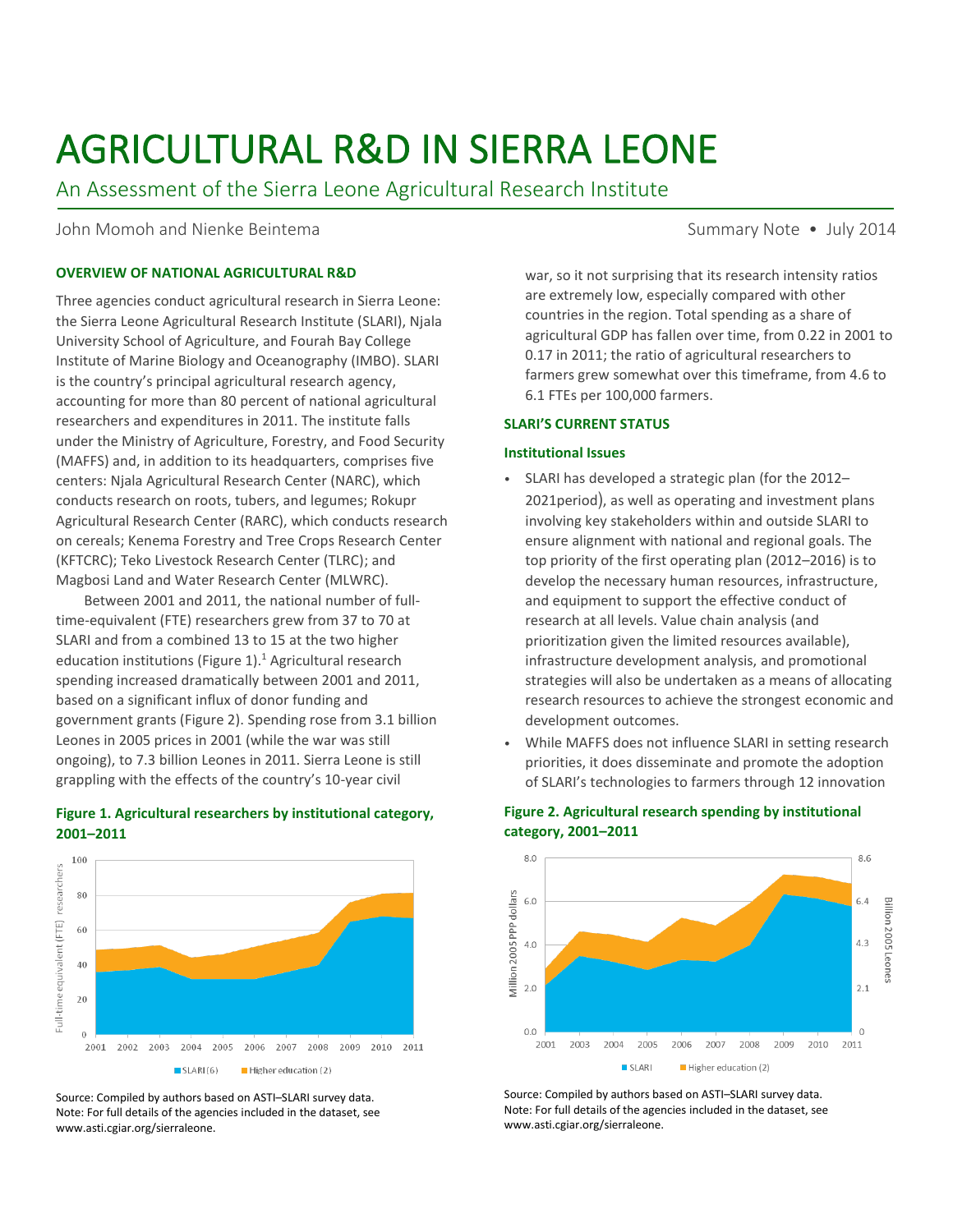• platforms; it also assists in implementing the West Africa Agricultural Productivity Program (WAAPP), as well as more generally disseminating information.

# **Human Resources**

- Staff attrition is low at SLARI, aided by a 75-percent salary increase for senior staff as of January 2013, and a 38 percent increase as of January 2014. Training opportunities and overseas travel create additional incentives for researchers to remain at SLARI. Promotions are infrequent, however, based on limited financial resources. Furthermore, funds for research activities also remain very limited, which negatively impacts staff motivation.
- The number of newly recruited scientists grew from 22 in 2009 to 40 in 2012. SLARI's human resource plan recommended a focus on MSc-qualified recruits, but only 26 percent of recent recruits held MSc degrees, and 6 percent PhD degrees. Candidates with MSc degrees are lacking, so the default practice has been to recruit good BSc graduates with a minimum of second-class honors. Most of these recruits have been sent to complete MSc training, primarily through WAAPP: in 2013, 38 researchers were offered scholarships to pursue MSc and PhD degree training.
- Of the newly recruited researchers during 2009–2013, only 20 percent were female, but absolute numbers were higher in recent years (eight in 2012 and six in 2013), which is encouraging.
- The retirement age at SLARI is 65 years for researchers, and retired researchers may continue to work on a contract basis, renewable once a year. This is a beneficial strategy for supervising and mentoring younger researchers.

# **Financial Resources**

- As an indication of its high priority for agriculture, Sierra Leone has allocated 10 percent of the national budget to agriculture, although not all the funds are approved or disbursed. Compounding the problem of poverty is corruption, distorting government priorities and promoting wasteful spending, which has contributed to the country's current economic recession and discrepancies in budgeted and disbursed government funding to SLARI.
- From 2009 to 2011, the government was SLARI's primary funding source both for salaries (and related expenses), and operating costs. During this period, salaries accounted for about two-thirds of SLARI's total expenditures, and operating and capital expenses accounted for the remainder. From 2009 to 2012, total government funding disbursed increased, indicating Sierra Leone's commitment to sustainable food security, but growth was lower than the inflation rate, so in real terms represented a decline.
- SLARI receives funding support from numerous donors, the largest during 2009–2012 being the African Development Bank (Table1).
- WAAPP provides financial support for training; rehabilitation and building of infrastructure; and the generation, dissemination, and adoption of modern varieties of rice and cassava.
- Implementing SLARI's first operating plan (2012–2017) will require a total of US\$274.1 million for SLARI's headquarters and seven research centers. Expected funding levels from government contributions, development partners, and the private sector over this period were estimated at only US\$ 105.6 million, resulting in a shortfall of more than 60 percent, or US\$168.4 million.

## **R&D Infrastructure**

• SLARI's R&D infrastructure is poor. Laboratories at RARC and NARC are poorly equipped, and researchers lack training on the use of some equipment (although this is being address through training under WAAPP). The other research centers have no equipment at all and hence are not fully operational (Table 2).

# **Table 1. SLARI's project funding by source, 2009–2012 (million Leones)**

| <b>Donor</b>          | 2009     | 2010            | 2011  | 2012     | <b>Total</b> | <b>Share</b><br>(%) |
|-----------------------|----------|-----------------|-------|----------|--------------|---------------------|
| Government            | 143.4    | 18.0            | 46.0  | 0        | 207.4        | $\overline{2}$      |
| <b>World Bank</b>     | 77.8     | 190.0           | 268.5 | 0        | 536.4        | 6                   |
| AfricaRice            | 510.6    | 115.3           | 105.0 | 148.5    | 879.4        | 10                  |
| Other<br><b>CGIAR</b> | 117.1    | 1.0             | 0.0   | 187.2    | 305.3        | 3                   |
| <b>IAEA</b>           | 36.7     | 41.5            | 0.0   | 78.5     | 156.7        | $\overline{2}$      |
| <b>IFAD</b>           | 71.0     | 284.9           | 52.4  | 0        | 408.3        | 4                   |
| CORAF/<br>WECARD      | $\Omega$ | 0.0             | 118.9 | 126.8    | 245.7        | 3                   |
| <b>FAO</b>            | 0        | 309.3           | 186.6 | 73.3     | 569.2        | 6                   |
| FARA                  | 87.2     | 76.6            | 46.1  | 129.3    | 339.1        | 4                   |
| <b>IRC</b>            | $\Omega$ | 16.7            | 153.2 | 291.4    | 461.3        | 5                   |
| <b>CFC</b>            | 244.9    | 263.2           | 151.9 | $\Omega$ | 660.0        | 7                   |
| AfDB                  | 299.7    | 477.5           | 608.7 | 1,252.0  | 2,637.9      | 29                  |
| <b>AGRA</b>           | 0        | $\Omega$        | 525.2 | 94.7     | 619.9        | 7                   |
| Other                 | 496.3    | 85.3            | 246.6 | 294.3    | 1,122.6      | 12                  |
| Total                 | 2.084.7  | 1,879.2 2,509.1 |       | 2,675.9  | 9,149.0      | 100                 |

Source: Compiled by authors from ASTI/IFPRI–CORAF/WECARD survey data. Notes AfDB = African Development Bank; AGRA = Alliance for a Green Revolution in Africa; CORAF/WECARD = West and Central African Council for Agricultural Research and Development; CFC = Common Fund for Commodities; IAEA = International Atomic Energy Agency; IFAD = International Fund for Agricultural Development; FAO = Food and Agricultural Organization of the United Nations; FARA = Forum for Agricultural Research in Africa; IRC = International Rescue Committee.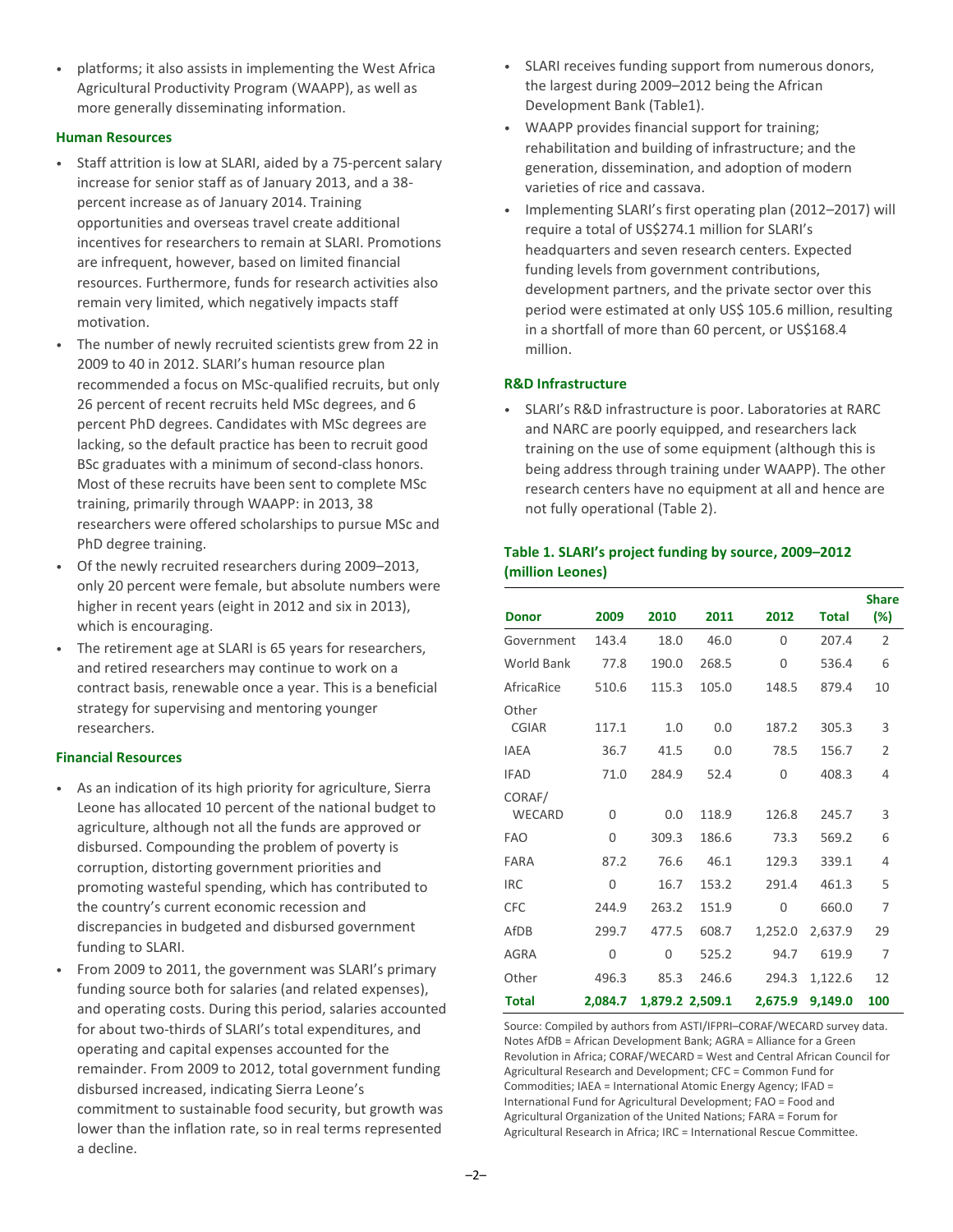### **Table 2. The condition of SLARI's research laboratories**

| <b>Research</b><br>center/station                        | Laboratory                                                                 | <b>Satellite</b><br><b>stations</b> |
|----------------------------------------------------------|----------------------------------------------------------------------------|-------------------------------------|
| Njala Agricultural<br>Research Center (3)                | • Tissue culture<br>• Molecular biology<br>• Food and nutrition technology | 8                                   |
| Rokupr Agricultural<br>Research Center (4)               | • Tissue culture<br>• Molecular biology<br>• Soils<br>■ Biotechnology      | 7                                   |
| Kenema Forestry<br>and Tree Crops<br>Research Center (2) | Two laboratories are newly built<br>labs but yet to be equipped            | 3                                   |
| Teko Livestock<br>Research Center (2)                    | Two laboratories are newly built<br>but have yet be equipped               | 1                                   |
| Magbosi Land and<br>Water Research<br>Center (0)         | No laboratories have been built<br>or rehabilitated as of 2014             | None                                |

Source: Compiled by authors from ASTI/IFPRI–CORAF/WECARD survey data.

• Internet and water facilities are available at NARC, but not at the other research centers. Adequate vehicles are not available at the centers, and one center has only two roadworthy vehicles. Not all researchers have computers, and there are only two computer specialists (based at headquarters) to meet the needs of the entire institute. Important research areas are ignored due to lack of equipment and adequate training to operate the equipment; these include biotechnology, tissue culture, molecular biology, and irrigation systems.

## **Research Outputs**

- During 2004–2012 NARC developed two varieties of cassava, two of sweetpotatoes, one of groundnuts, and one of cowpeas. RARC's new varieties were developed both in-house and externally, including two varieties of rice developed in-house, and seven developed externally. All varieties were interspecific rice hybrids released in 2012, but none have been patented.
- SLARI has not yet established an entity to oversee the release of new varieties; the seed board is currently in its formative stage.
- On average, SLARI publishes 0.25 publication per researcher per year for the period 2009–2013.

## **CONCLUSION AND RECOMMENDATIONS**

Ten years of civil war virtually destroyed Sierra Leone's agricultural research capacity. Although the war ended in 2002, it has taken a long time to re-establish a national system, rehabilitate research infrastructure, and rebuild human resource capacity. Despite these challenges, SLARI has made marked progress in developing human and financial resources, and WAAPP and other donor agencies have significantly contributed. Several challenges remain, however, that pose serious barriers to agricultural R&D in Sierra Leone:

- low rates of adoption of research technologies;
- lack of appropriate policies, standards for food products, and marketing opportunities, and limited stakeholder involvement in the rice and cassava value chains—SLARI's mandated crops;
- limited infrastructure, inadequate human resource capacity, limited access to current and relevant scientific literature, inadequate support services, and logistical issues;
- inadequate development and validation of new technologies, and release and information sharing to value chain participants, including farmers, processors, marketers, service providers, researchers, policymakers, and consumers.

Additional research is needed regarding policy constraints that have inhibited the growth of agricultural research in Sierra Leone, and on opportunities that may form the basis for advocacy for policy reform. Potential measures needed to address remaining agricultural R&D challenges include

- developing appropriate policies to promote the production, processing, and consumption of agricultural products and food diversification;
- adopting participatory approaches to technology adoption, and developing appropriate communication systems for agricultural information;
- analyzing the influence of constraints, such as the lack of protocols for the release of new varieties and seed regulation, in order to gather sufficient data to address current restrictions;
- increasing government funding, ensuring the full disbursement of approved budgets, and improving the alignment of donor funding; and
- increasing training in the use and development of improved databases and monitoring and evaluation systems.